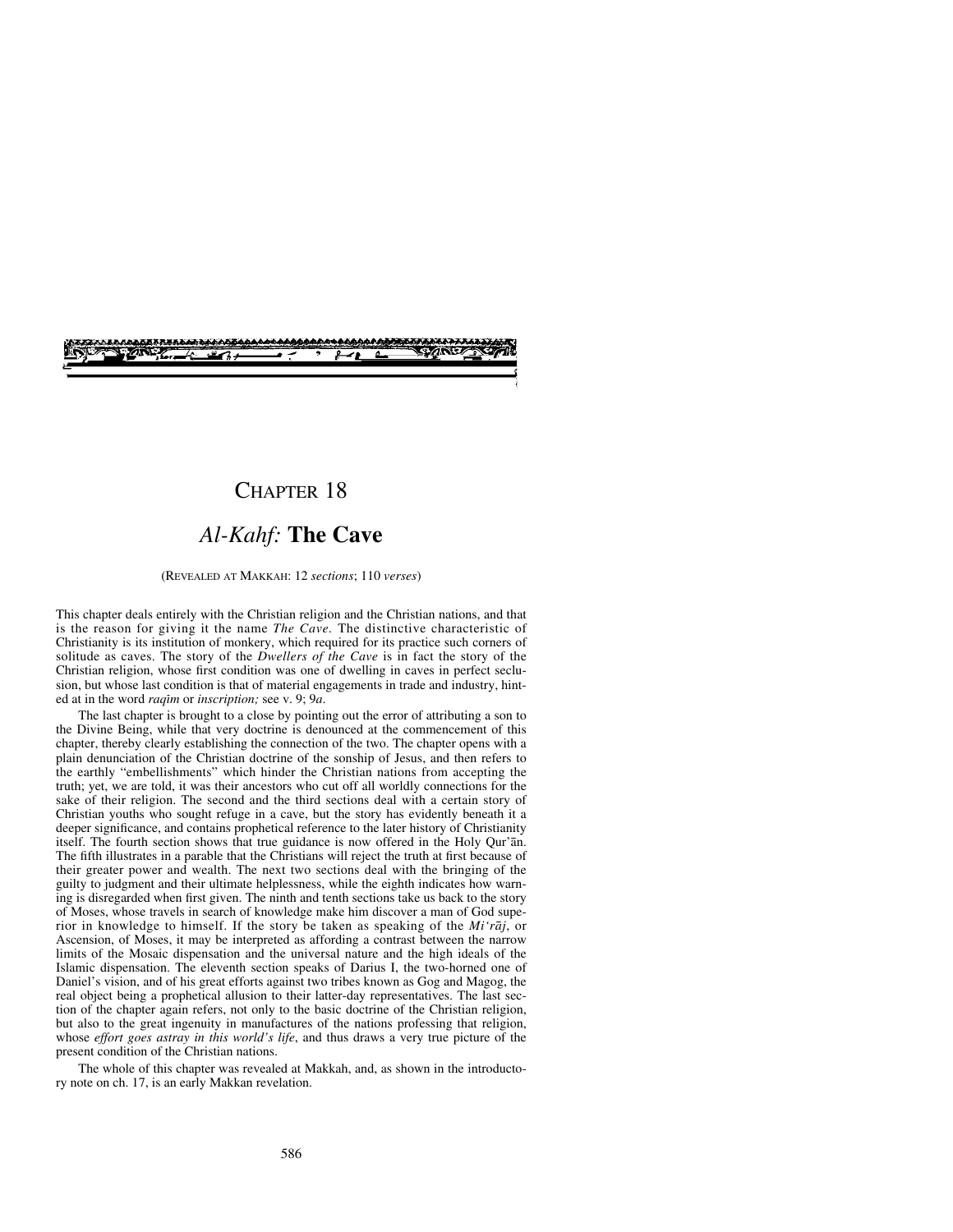# SECTION 1: **A Warning to the Christians**

In the name of Allåh, the Beneficent, the Merciful.

**1** Praise be to Allåh! Who revealed the Book to His servant, and allowed not therein any crookedness,*<sup>a</sup>*

**2** Rightly directing,*<sup>a</sup>* to give warning of severe punishment from Him and to give good news to the believers who do good that theirs is a goodly reward,

**3** Staying in it for ever;

**4** And to warn those who say: Allåh has taken to Himself a son.

**5** They have no knowledge of it, nor had their fathers. Grievous is the word that comes out of their mouths. They speak nothing but a lie.

بِينْسِهِ اللَّهَ الرَّحْمِلِينِ الدَّحِسِيْمِرِ 0 آلْهَمَنْ بِلَّهِ الَّذِيِّ آَنْزَلَ عَلَى عَبْدِيْ الْكِتْبَ وَلَمْ يَجْعَلْ لَّهُ عِوَجًا ثَمَّ قَيِّمًا لِّيُنْذِينَ يَأْسًا شَبِيبِكَا قِنْ لَمْدَنَّهُ وَيُبَيِّنُوالْمُؤْمِنِيْنَ الَّذِينَ يَعْمَلُوْنَ الصَّلِحْتِ آنَّ لَهُمُ آجَرًّا حَسَدًا ﴾ مَّاكِيْيْنَ فِيۡلِمَ آبَكَانَ 5 يَكْنِدَرَاتِيْنِينَ قَالُوا اتَّخَذَ اللَّهُ وَلَدًا فَي مَالَهُمْ بِهِ مِنْ عِلْمِ وَّلَا لِأَبَاءِهِمْ ۖ كَبُرُتْ كَلِمَةً تَخْرُجُ مِنْ أَفْوَاهِهِ وَإِ انَ يَقْرُلُوْنَ اِلاَّ ڪَذِبَا®

2*a.* The Qur'ån is here described as possessing two qualifications. The first refers to its own perfection, *there is no crookedness in it;* and the second speaks of it as a book suited to make others perfect, for it is called *qayyim*, as meaning one that rightly directs others. Or, it is called *qayyim*, meaning *maintainer*, as regulating the affairs of men or as maintaining the spiritual truth, which indeed would have been entirely lost to the world but for its being guarded by the Holy Qur'ån.

<sup>1</sup>*a.* In connection with this chapter, the Holy Prophet is reported to have said: He who remembers the first ten verses of the chapter entitled the "Cave" is protected from the tribulation of Dajjål (Antichrist) (Ms. 6:42). Shi'bah mentions the last ten verses of *The Cave* instead of the first ten (AD. 36:12).

Now in the first and the last sections of this chapter the Christian doctrine of the divinity of Jesus is condemned. In the first section a warning is given to those who say *Allåh has taken to Himself a son* (v. 4), in the last two to those who *take My servants to be friends besides Me* (v. 102), and this doctrine, the doctrine of sonship and of the divinity of a servant of God, is the basic doctrine of the Christian religion. Moreover, in the concluding ten verses, a true description of the occupation of Christian nations is given in the words *whose effort goes astray in this world's life* (v. 104). The Holy Qur'ån does not speak of the appearance of Dajjål, or Antichrist, anywhere but the Prophet's saying quoted above plainly shows that the Dajjal of the Hadith is the same as the upholders of the erroneous Christian doctrine of the sonship and divinity of Jesus Christ. Christianity, in its present form, being opposed to the true teachings of Christ, is thus the only Antichrist known to the Qur'ån. It may be added that Dajjål signifies *one who conceals the truth with falsehood,* or *a liar* or *a great deceiver* (LL).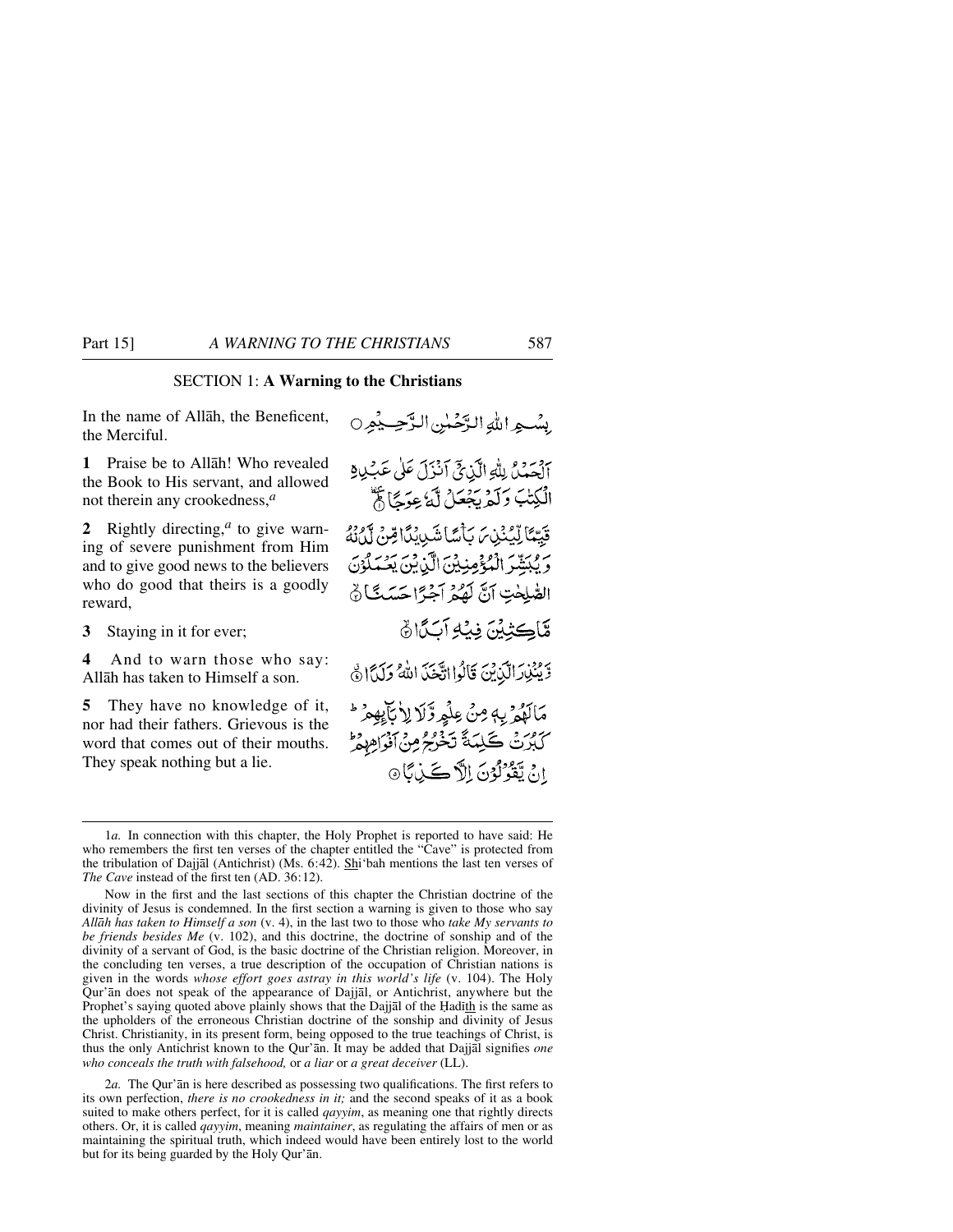**6** Then maybe thou wilt kill thyself with grief, sorrowing after them, if they believe not in this announcement.*<sup>a</sup>*

**7** Surely We have made whatever is on the earth an embellishment for it, so that We may try which of them is best in works.

**8** And We shall surely make what is on it dust, without herbage.*<sup>a</sup>*

**9** Or, thinkest thou that the companions of the Cave and the Inscription were of Our wonderful signs?*<sup>a</sup>*

فَلَعَلَّكَ بَاخِعٌ تَفْسَكَ عَلَى أَثَابِ هِجْر انْ لَمْ يُؤْمِنُوْا بِهْذَاالْحَرِيْثِ آسَفَّا إِنَّا جَعَلْنَاهَا عَلَى الْأَمْرُضِ زِيْنَةً لَّهَا) لِنَبْلُوَهُمْ إِيَّهُمْ آَحْسَنُ عَمَلًا 9 دَانَّالْخِعِلْدُنَ مَا عَلَيْهَا صَعِيْلًا مِنْ ذَاهِ أَمْرِ حَسِبْتَ أَنَّ أَصَّحْبَ إِنْ كَمَفْ وَ الرَّقِيْمِ ۗ كَانُوَا مِنْ ايْتِنَا عَجَبًا ۞

6*a.* This verse gives us an insight into the anxiety which the Holy Prophet had on account of a fallen humanity, an anxiety so great that he is spoken of here as *almost killing himself with grief*. His was a life of absolute devotion to the cause of humanity, his only concern being that man should rise to the true dignity for which God had made him. This anxiety was not only for those who were directly addressed by him, but, as the context shows, it was as deep for another people, who attributed a son to the Divine Being, and whom outward finery was to mislead to such an extent as to make them strangers to spiritual truth. Reading the next verse along with this, no doubt is left that the Prophet was shown the earthly embellishments which are so great a trial for Christendom today.

The word *hadith* means *new* or *recent*, and hence is applied to a *narration* or *announcement* which is new or which gives some new information. It here refers to the Qur'ån.

8*a.* Vv. 7 and 8 direct man's attention to the fact that the finery of this life does not last forever. A dweller in the desert of Arabia, with no sight before his eyes but that of the sands of the desert and bare, rugged hills, could not imagine the earth being embellished. The picture drawn here is evidently of the beautiful cities of the modern age, with all their attractions and luxuries, which so engross men that they neither pay attention to the preaching of truth nor to the pursuit of righteousness. Yet where there is growth there is decay, and those who indulge in luxuries do not escape ruin; it is their ruin that is indicated in the words *dust, without herbage*. We have already seen how clearly the Qur'ån states that a severe punishment would overtake the world and destroy populous towns: *There is not a town but We will destroy it before the day of Resurrection or chastise it with a severe chastisement* (17:58); see 17:58*a*. The earth will be first beautified to its utmost, we are told here, and then laid waste, by man's own hands, lofty buildings being reduced to dust and beautiful gardens being turned into bare earth without any herbage on it. All prophecies made known through the righteous servants of God, the prophets of the Old Testament and Jesus Christ, and then through the Qur'ån and the Hadith, point to world-wide conflicts in the latter days, of nation rising against nation, of great calamities, of destruction of cities on a vast scale. All these things this generation has seen with its own eyes. Science first embellished the earth and science is now turning it into a waste, by its atom bombs and other diabolic inventions. The powerful hand of God is thus seen clearly working in the history of the world.

9*a. Kahf* signifies *a cave* as well as *a place of refuge*, and *raqßm* means *an inscription* or *a tablet with a writing upon it*. Now *The Cave*, as I have already stated, stands for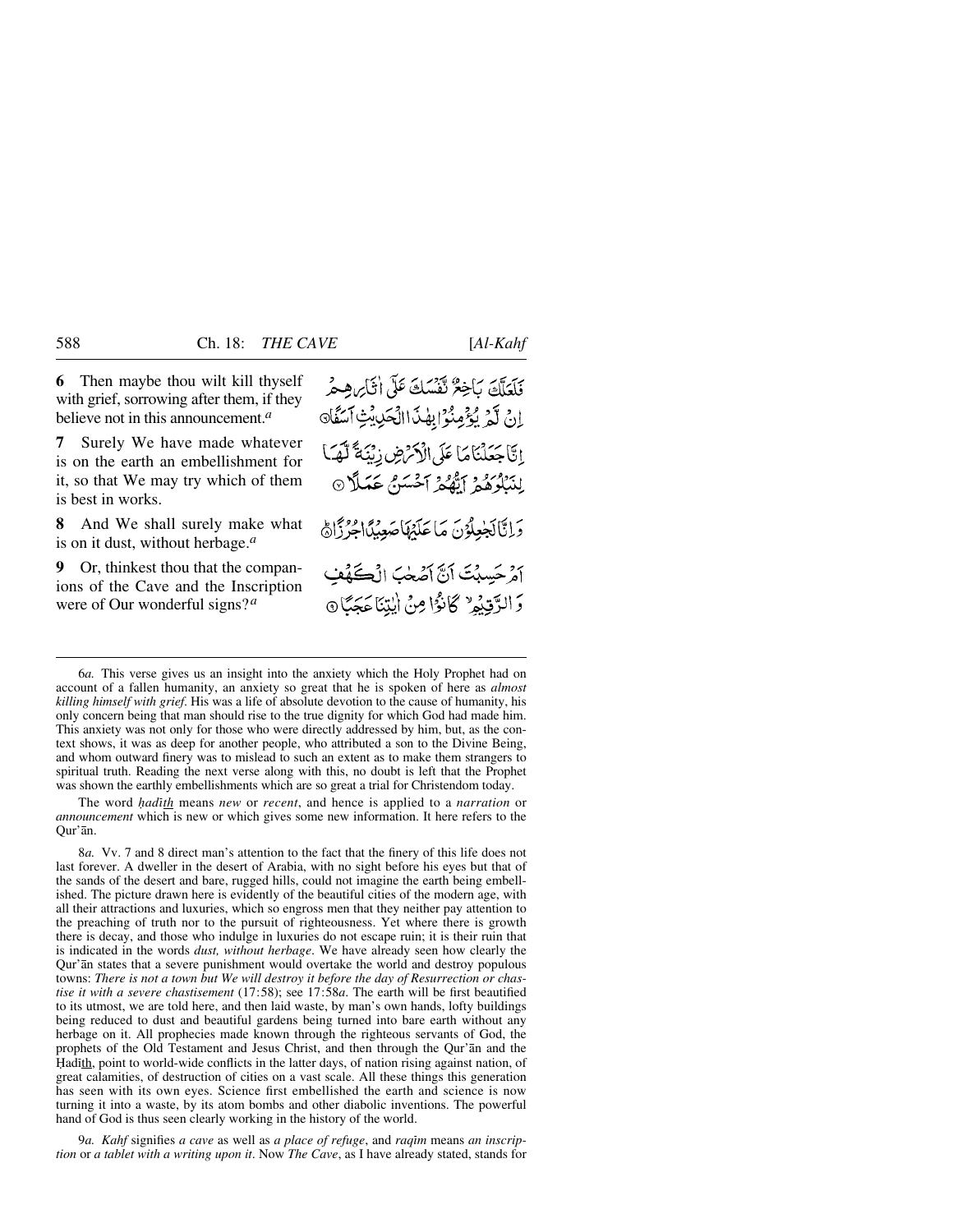**10** When the youths sought refuge in the Cave, they said: Our Lord, grant us mercy from Thyself, and provide for us a right course in our affair.

**11** So We prevented them from hearing in the Cave for a number of years,*<sup>a</sup>*

**12** Then We raised them up that We might know which of the two parties was best able to calculate the time for which they remained.*<sup>a</sup>*



#### SECTION 2: **The Dwellers in the Cave**

**13** We relate to thee their story with truth. Surely they were youths who believed in their Lord and We increased them in guidance.*<sup>a</sup>*

بَحْنُ نَقْصٌ عَلَيْكَ نَبَأَهُمْ بِالْحَقِّ الَّهُمُ فِتْيَةٌ الْمَنُوْا بِرَيِّهِمْ وَزِدْنَاهُمْ هُنَّى فَيْ

that peculiar aspect of the Christian religion which finds manifestation in its institution of monkery, this being the distinctive characteristic which it assumed soon after its birth. But what about the Inscription? This word contains a prophetical reference to another aspect of the Christian religion, quite opposed to its first aspect of growth in the *Cave. Inscription* (or Advertisement) is, in fact, as prominent a feature of the business activities of the Christian nations of today as the *Cave* was a feature of their religious activities in the early days. The Holy Qur'ån seems to have chosen the epithets to designate the Christian nations by thus indicating their most prominent characteristics in their early and their latter days. The first and the last conditions of Christianity thus seem to be hinted at in the *Cave* and the *Inscription* respectively, *a religion of monkery turned into a religion of business.* As for the story of the dwellers in the *Cave*, see 13*a*.

11*a.* The words *˙arabnå 'alå ådhån-i-him* are explained as *mana'nå hum al-sam'a*, i.e., *we prevented them from hearing*. This is Dk's explanation, and it is nearest the original sense of the words, for one significance of *daraba* is *sadda*, i.e., *he prevented* (T, LL). The *preventing from hearing* is then understood to be equivalent to *causing to sleep*, but the original meaning is favoured by the context, the significance being that these people remained cut off from the rest of the world for a number of years. Thus the Holy Qur'ån neither supports the story of these men remaining in the cave for hundreds of years, nor of their being actually in a condition of continuous sleep all this while.

12*a.* The *raising them up* might signify *raising them up from sleep*, as also *raising them up into a condition of activity*, after their remaining cut off from the world, as stated in the previous verse. What it means with reference to the story itself, or with reference to the history of Christianity, is explained in the second and the third sections.

13*a.* The memorable story of the "seven sleepers", with whom *the companions of the Cave and the Inscription* are identified, is a story of the reign of the Emperor Decius. Seven noble youths of Ephesus, it is said, took refuge in a cave to escape Decius' persecution. But the Emperor, eventually learning this, ordered the entrance to the cave to be firmly secured with a pile of large stones. It is stated that the youths fell asleep as soon as they were shut up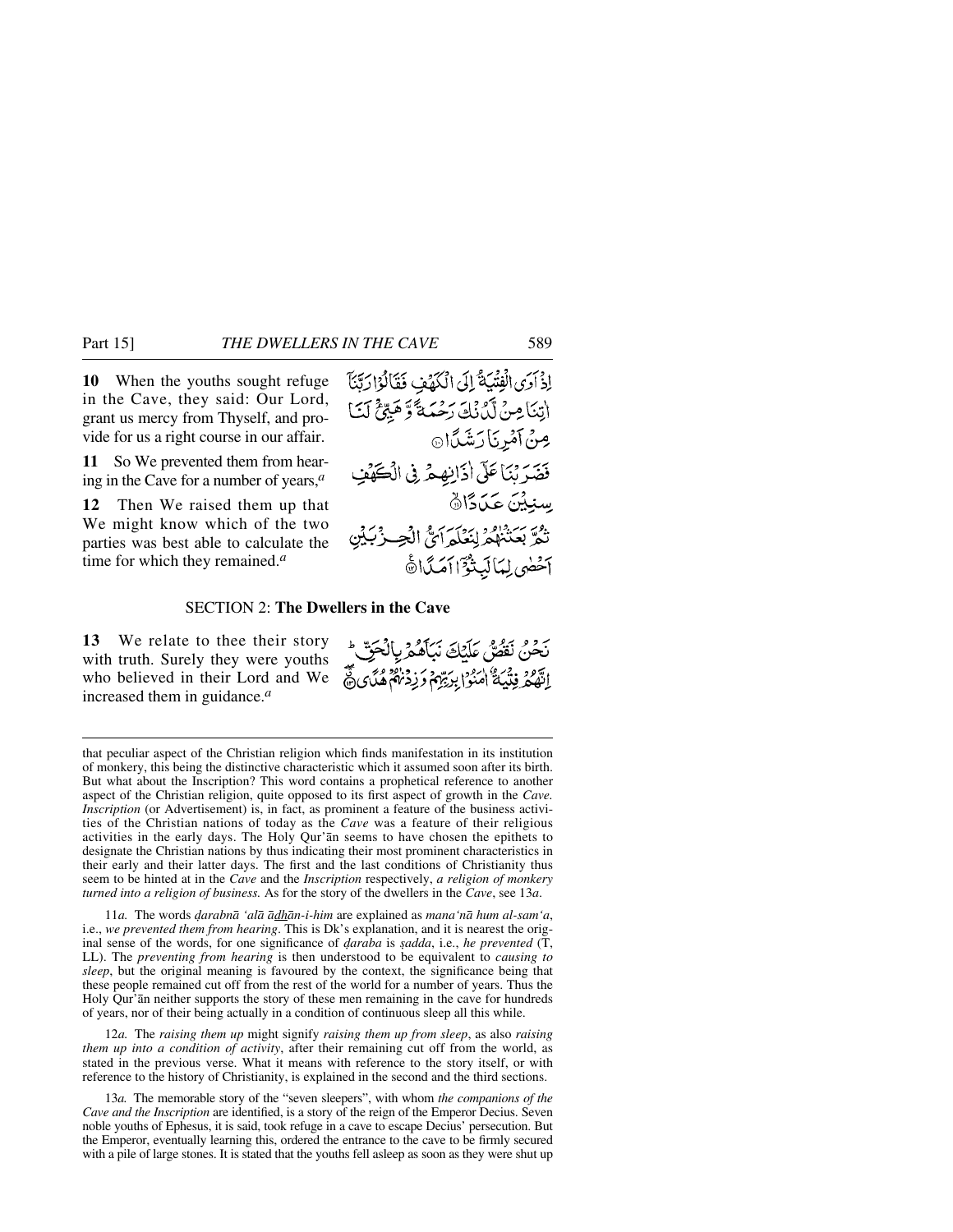#### **14** And We strengthened their وَّرَبِّطْنَا عَلَى قُلْوُبِهِمْ اِذْ قَامُوْا فَقَالُوْا hearts when they stood up and said:

in the cave, and awoke 187 years after this in the reign of Theodosius, when the stones were removed by the slaves of one Adollius to supply building material for some edifice. They then sent one of their number, Jamblicus, to bring food for them from the city, but he was taken to the judge on presenting a coin of the reign of Decius, and thus the youths were discovered. It is related that the Emperor himself saw their radiant faces. This is the account given by Gibbon. But some state that these youths remained in that condition for 375 years.

That there may be a modicum of truth underlying this story is not only most probable, but almost certain, for the story could not otherwise have found such wide prevalence. The story as narrated in the Qur'ån does not credit the unnatural incidents of the above account. It only speaks of some men having taken refuge in a dark cave on account of a religious persecution; where and when it does not state. That is all that is stated in this section of the story, and apparently it seems to be continued in the third, while, according to another view, the third section may be a prophetic description of the later growth of Christianity itself. Taking, however, the first view, what is related in the third section is that, after they had rested for a part of a day, they made arrangements to get their food from outside, and remained in this condition for "a number of years" (v. 11), but were subsequently discovered, and an edifice being built at the mouth of the cave caused their death. It mentions conjectures as to their number and the number of years they remained in the cave, but does not go beyond saying that there were *some* men who remained in the cave for *some* years.

There is another very plausible suggestion that the persons referred to here were Joseph of Arimathaea and some other early Christians, their place of refuge being Glastonbury in England, which on account of its northern position well answers the description of the Cave as given in the Qur'ån. According to William of Malmesbury, Joseph of Arimathaea "was sent to Britain by St. Philip, and having received a small island in Somersetshire, there constructed with twisted twigs the first Christian church in Britain, afterwards to become the abbey of Glastonbury. The legend says that his staff planted in the ground became a thorn, flowering twice a year" (En. Br., Art. "Joseph of Arimathaea"). In the tenth edition of En. Br. Joseph of Arimathaea is said to have "wandered into Britain in the year 63". "The Glastonbury thorn, which is said to be a distinct variety, was regularly visited by pilgrims until it was destroyed about the Reformation times." Again we find in the En. Br. under Glastonbury: "According to the legends which grew up under the care of the monks, the first church of Glastonbury was a little wattled building erected by Joseph of Arimathaea as the leader of the twelve apostles sent over to Britain from Gaul by St. Philip". The legends of the "Holy Grail" again connect the name of Joseph of Arimathaea with Britain. According to one of these the Grail, which was the dish of the last supper, was confined to the care of Joseph, while according to another, "the Grail is said to have followed Joseph to Britain" (En. Br., Art. "Grail"). All these may be legends, but they are certainly not without an undercurrent of truth. The connection of the name of Joseph of Arimathaea with Britain is the strong central fact underlying them all. What makes it still more significant is the fact that Joseph of Arimathaea, who appears very prominently in the closing scenes of the Gospels, so much so that one Gospel looks upon him as a disciple of Jesus, altogether disappears from the history of Christianity as imaged in the propagandic efforts of the apostles. Does this not show that he had changed the scene of his exertions? May then Joseph of Arimathaea and his companions be taken as being referred to in the story of the *Companions of the Cave and the Inscription*? If an answer could be found in the affirmative, then England could definitely be said to be the *Cave* referred to in the Holy Qur'ån, and the description of the *Cave* given in v. 17 well applies to it; see 17*a*. But even if our answer to that question is in the negative, the story itself is not without a deeper meaning, and more statements than one show that there is a reference to the history of Christianity itself in the story.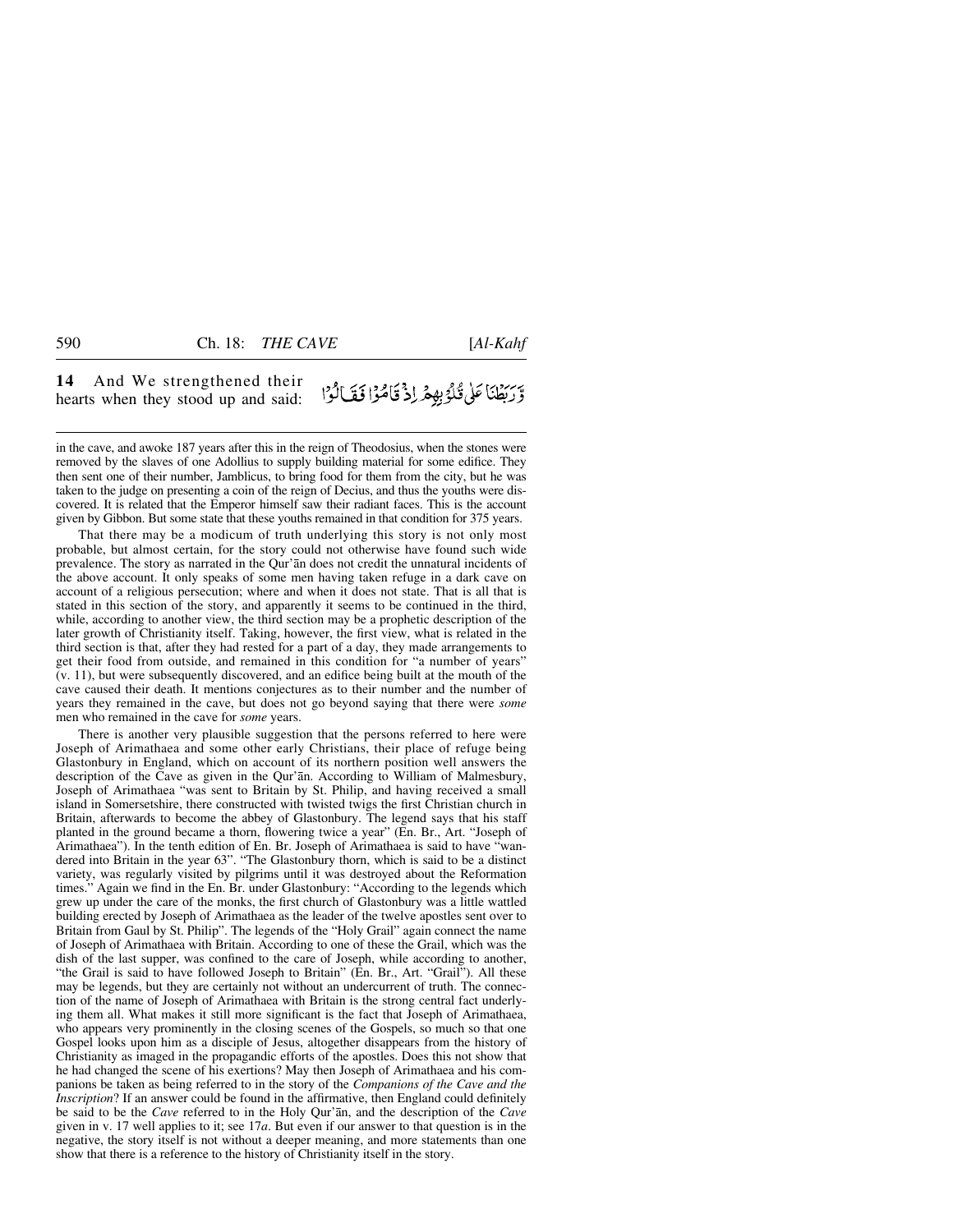Our Lord is the Lord of the heavens and the earth; we call upon no god beside Him, for then indeed we should utter an enormity.*<sup>a</sup>*

**15** These our people have taken gods beside Him. Why do they not bring clear authority for them? Who is then more unjust than he who forges a lie against Allåh?

**16** And when you withdraw from them and what they worship save Allåh, take refuge in the Cave; your Lord will spread forth for you of His mercy, and provide for you a profitable course in your affair.

**17** And thou mightest see the sun, when it rose, decline from their Cave to the right, and when it set leave them behind on the left, while they were in a wide space thereof. This is of the signs of Allåh. He whom Allåh guides, he is on the right way; and whom He leaves in error, thou wilt not find for him a friend to guide aright.*<sup>a</sup>*

رِيَّنَا رَبُّ السَّنْوِتِ وَالْأَرْضِ لَنْ تَدَّمُوْاً مِنْ دُرْنِهَ اللَّهَا لَقَيْنَ قُلْنَآ إِذَا شَطَطَانَ

هَٰٓؤُلَآءٍ قَوۡمُنَا اتَّحَنُّوۡوَا مِنۡ دُوۡنِهَ الْهَمَّةُ لَوْ لَا يَأْتُوْنَ عَلَيْهِمُ بِسُلْطِنٍ بَيِّنٍ ۚ فَعَنْ آظُلَمَ مِنَّنِ اذْتَرٰى عَلَى اللهِ كَيْنِ بَارَةُ

وَإِذَاعَتْزَلْتُنُوْهُ وَ وَ مَا يَعْدُوهُ وَ الْأَالِلَّةَ فَأَوَّالِلَ الْكَهُّفِ يَنْشُرُ لَكُمُّ رَبُّكُمْ رِّبُّكُمْ رِّبَّ رَّحْمَتِهِ وَيُعَيِّئُ لَكُمْ مِّنْ أَمْرِكُمْ مِّرْنَقَا ۞

وَتَرَى الشَّمْسَ إِذَا طَلَعَتْ تَذْدَرُ عَنْ كَهْفِهِمْ ذَاتَ الْيَبِيِّنِ وَإِذَا خَرَبَتْ تْقَرِّضْهُمْ ذَاتَ الشِّمَالِ وَهُمْ فِي نَجْوَةِ مِّنْهُ ۖ ذٰلِكَ مِنْ أَيْتِ اللَّهِ ۚ مَنْ يَهَٰلِ اللَّهُ فَهُوَ الْمُهْتَدِ، وَمَنْ يَقْهَلِلْ فَلَنَّ تَجِدَ لَةُ دَلِيًّا مُّزْشِدًا ﴾

## SECTION 3: **The Dwellers in the Cave**

**18** And thou mightest think them awake while they were asleep, and We turned them about to the right and to the left, with their dog outstretching its paws at the entrance. If دىن دىرود دېپاڭلا دەر مەندە دەپچ ق نُقَلِّبِهُمْ ذَاتَ الْيَمِيْنِ وَذَاتَ الشِّمَالِ مَنْ وَكَلِّيْهُمْ بِأَيْسَطٌ ذِيَرَاعَيْهِ بِٱلْوَصِبِّ لِا ۖ

<sup>14</sup>*a.* This is to show that the early followers of Christianity were Unitarians.

<sup>17</sup>*a.* The verse does not speak of any miraculous change in the sun's course; it does not speak of any change at all. It simply describes the position of the cave, which was so situated that it did not admit sunshine. This could easily happen in a cave with its mouth to the north, situated in the northern hemisphere and above the tropic of cancer. In fact, the description applies to any country in the northern hemisphere north of the tropic of cancer. The whole of Europe thus, in one sense, answers the description of the cave. It is a fact that Christianity spread first in Europe.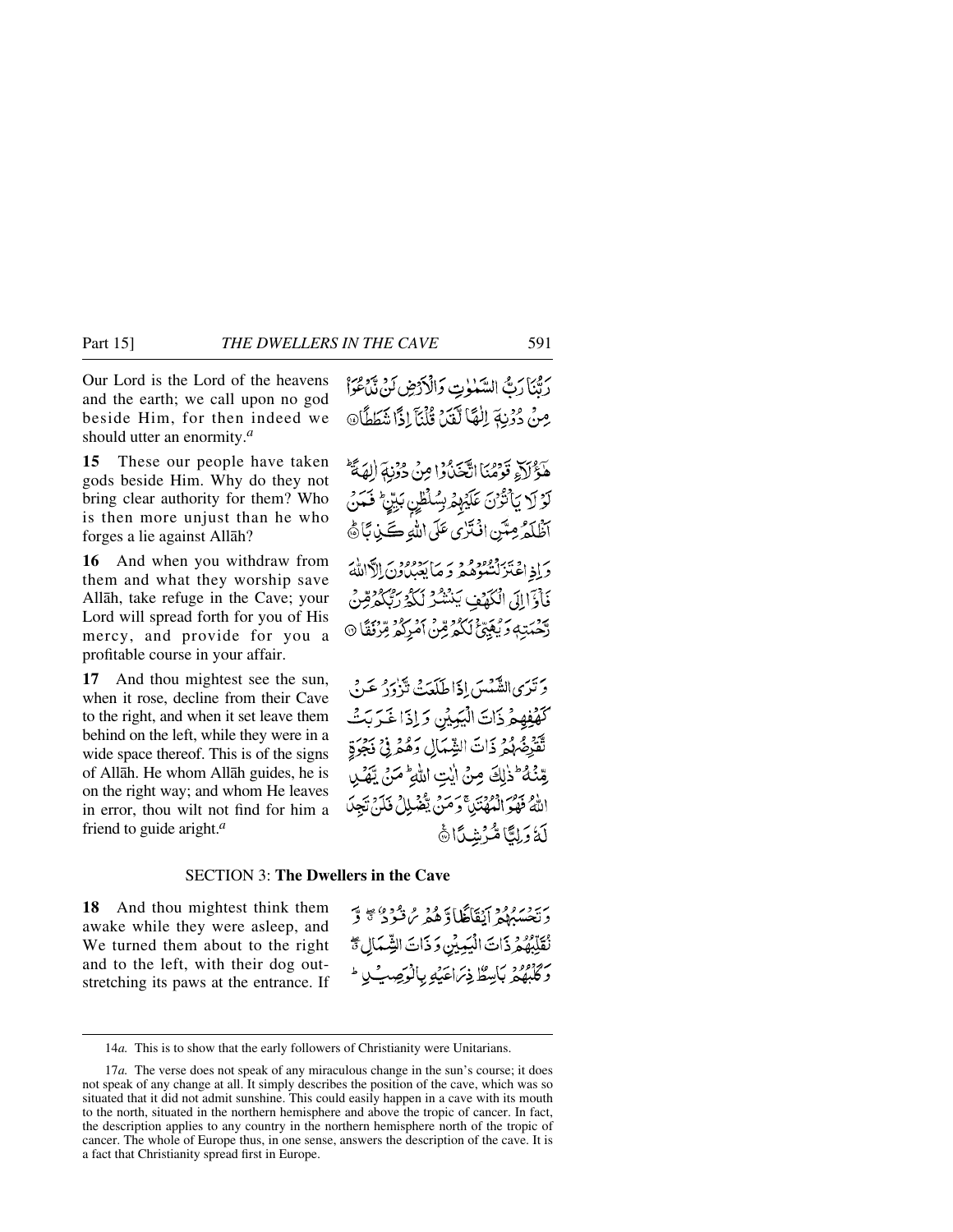thou didst look at them, thou wouldst turn back from them in flight, and thou wouldst be filled with awe because of them.*<sup>a</sup>*

**19** And thus did We rouse them that they might question each other. A speaker from among them said: How long have you tarried? They said: We have tarried for a day or a part of a day. (Others) said: Your Lord knows best how long you have tarried.*<sup>a</sup>* Now send one of you with this silver (coin) of yours to the city, then let him see what food is purest, and bring you provision from it, and let him behave with gentleness, and not make your case known to anyone.*<sup>b</sup>*

وكذلك بهزداهم ليئساءكون وبرودي قَالِيلٌ مِّنْهُمْ كَمَرْ لَبِنْتُمْ تَالُوْالَبِنْنَا يَرُمَّا أَدْبَعْضَ يَؤْمِرُ فَأَلَوْا رَبَّكُمْ أَعْلَمُ بِبَالَيْتُهُمُّ فَأَبْعَنُوْٓٓٓٗٓٓٓٱ إِحِيالُهُمۡ بِعَرَىٰقِكُمۡ هٰذَابَٱ إِلَىٰٓ الْمَدۡ بِنَةَ فَلْيَنْظُرْ أَيُّمَآ آمْرُكِي طَعَامًا فَلْيَأْتِكَےُ وُ بِرِزْقٍ مِّنْهُ وَلَيْتَلَطَّافَ وَلَا يُتْمُجِدَنَّ ىڭمۇ آخى*ت*ا®

19*a.* The question and the answer may refer either to the time for which the youths slept or to the centuries of inactivity or tardiness of the Christian nations. A day of a thousand years is spoken of in the Holy Qur'ån on more occasions than one (see 22:47, etc.), and therefore the word *day*, applied to the history of a nation, may signify a thousand years.

<sup>18</sup>*a.* What is related in this section is clearly applicable to the story of the seven sleepers, as also to the later history of Christianity. Taking the first view, the meaning is that the youths, who fled for fear of persecution and betook themselves to a cave, slept for some time with a dog at the door of the cave. The whole scene was rather aweinspiring; a dark cave, in some distant and uninhabited part of the country, with some men sleeping in it and a dog at the door, would have inspired awe into the heart of a casual looker-on. Applied to the history of Christianity the statement is equally true. In this case it should be borne in mind that *ruq∂d* ("asleep") also means *inactive*, or *stagnant*. Thus *raqada* means *qa'ada, ta'akhkhara*, i.e., *he abstained* or *held back from the affair* (T, LL). *Raqadati-l-s∂qu* is equivalent to *kasadat*, i.e., *the market became stagnant* or *dull with respect to traffic* (LL), and *ruq∂d* is the infinitive noun of *raqada*. Similarly *aiqāz* ("awake") is plural of *yaqiz*, which means a man *vigilant*, wary, in a state of caution, or a man having his attention much roused (LL). *Tayaqqaza-li l-amr* means *tanabbaha*, i.e., *he had his attention roused to the affair* (T). The *turning about to the right and to the left*, which signifies an uneasy condition while sleeping, may be used as expressing the activities of a man or a nation. Thus there may be a reference here to the lethargy in which the Christian nations remained for a long time, and to their subsequent going about in the world *to the right and to the left*, i.e., spreading in all directions. It may also be noted that Europeans are generally fond of dogs.

<sup>19</sup>*b.* After having been refreshed with sleep, which might have been brought on by the fatigue of the journey, they thought of procuring food for themselves in that solitary cave and sent one of them to the city, and impressed on him that he should be gentle and should not give an inkling of their whereabouts to anyone. In reference to the history of Christianity, the passage may be said to speak of the commercial activities of the Christian nations.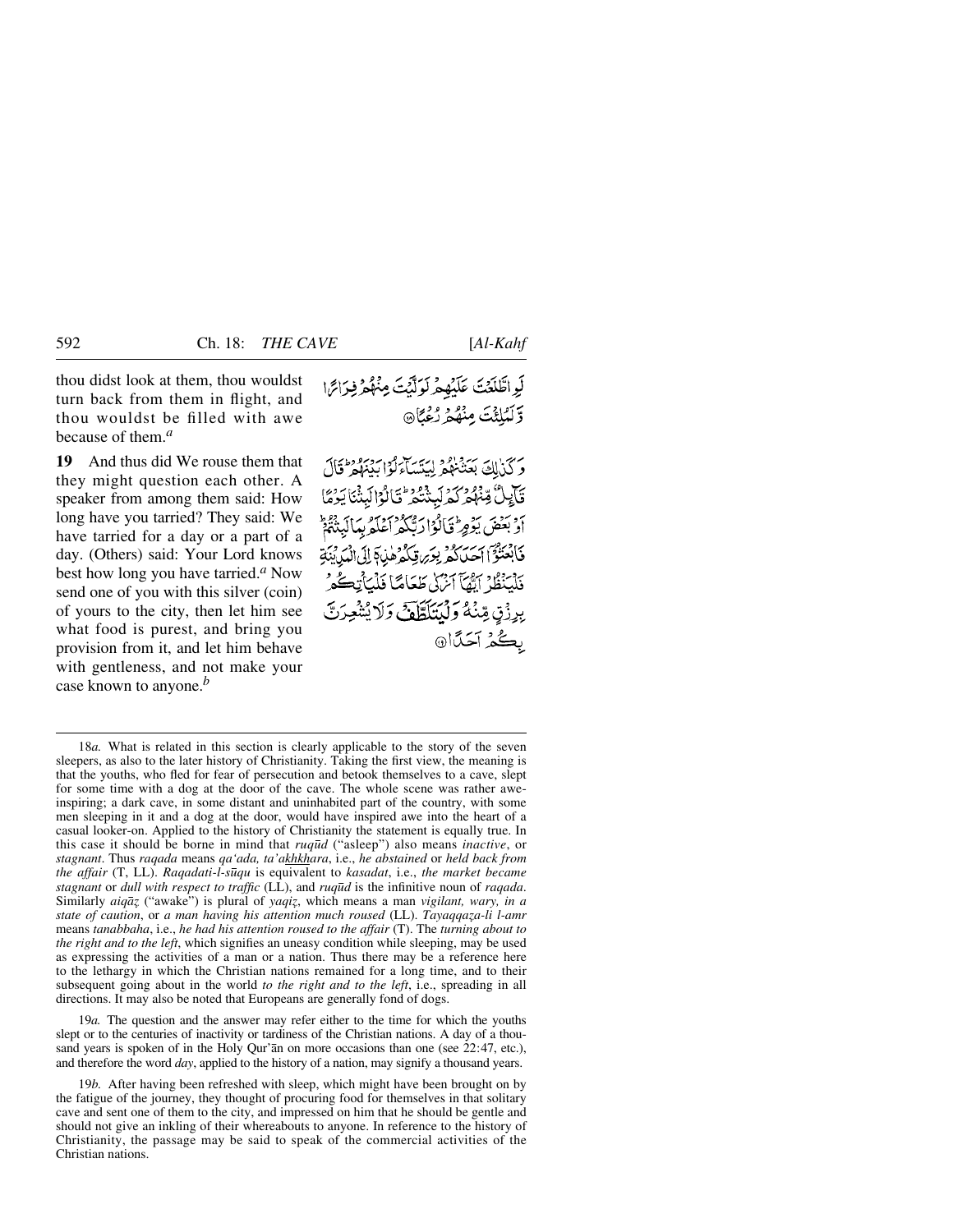**20** For if they prevail against you, they would stone you to death or force you back to their religion, and then you would never succeed.

**21** And thus did We make (men) to get knowledge of them,*<sup>a</sup>* that they might know that Allåh's promise is true and that the Hour — there is no doubt about it.*<sup>b</sup>* When they disputed among themselves about their affair and said: Erect an edifice over them.*<sup>c</sup>* Their Lord knows best about them. Those who prevailed in their affair said: We shall certainly build a place of worship over them.*<sup>d</sup>*

**22** (Some) say: (They were) three, the fourth of them their dog; and (others) say: Five, the sixth of them their dog, making conjectures about the unseen. And (others) say: Seven, and the eighth of them their dog. Say: My Lord best knows their number — none knows them but a few. So contend not in their matter but with an outward contention, and

إِنَّهُمْ إِنْ يَظْهَدُوا عَلَيْكُمْ يُبْرِحِيْكُو كُلُّهِ آؤيڤِٽنُ{ڪُمۡ فِيۡ مِلَّتِهِ مِرۡ دَ لَـ تُفْلِحُوَّا إِذَاآبَكَانَ ركذالِكَ أَعْتَزْنَا عَلَيْهِمْ لِيَعْلَمُوْٓ إِنَّ دَعْمَالِلَّهُ حَقٌّ وَّ أَنَّ السَّاعَةَ لَا يَرَبُّ فِيْهَا تَوَادْ يَتَنَابَعُونَ بِيَبْهُكُمْ أَهْرَهُ بِي فَقَالُواابْنُوْاعَلَيْهِمْ بُنْيَانَا ۚ وَبَّهُ آغلَهُ بِهِمْرٌ ثَالَ الَّذِينَ غَلَبُوُاعَهُ *أَمْرِهِمْ* لَنَتَّخِذَنَّ عَلَيْهِمْ مِّسْجِدًّا®

سَيَقْوَلُوْنَ ثَلْثَةٌ رَّابِعُهُمْ كَلَبِهُمْ رَّ سودوس سومبر 20 سادھ میں 1999ء دین<br>یقولون خیسیۂ سادھگھ کلیفہ دھیا بِالْغَيْبِ ۚ رَبِّقُوْلُوۡنَ سَبْعَةٌ وَ نَامِنُهُمۡ ۚ كَلّْبُهُمْ تَثْلُ سَّ بِّيٍّ آَعُلَّهُ بِعِيلَ تِهِمْ مَّا يَعْلَمُهُمْ الْأَقَلِيْلُ ۚ قَلَا تُمَارِ فِيُهِ الْأَمِيزَآءَ ظَاهِدًا ۖ وَلَا تَسْتَفَت فِيُهِمْ

<sup>21</sup>*a.* That is, they would have remained hidden had it not been for the necessities of life, which they had still to procure from the city. It was their going out to purchase food that brought them to the knowledge of the outside world. It is not stated how long they continued in this state: they may have passed some days or months or years, but their daily going out at last made their hiding-place known to others. Comparing this with v. 11, however, we may say that they passed several years in this condition.

<sup>21</sup>*b.* The result of their becoming known is described in words which show that they were put to death, because the promise of Allåh as to a future state of life is fully realized only after death.

<sup>21</sup>*c.* These words show how their death was brought about: it was by closing the mouth of the cave. This is what is meant by the erection of an edifice over them. The words may also signify the erection of a monument.

<sup>21</sup>*d.* The *masjid*, or the *mosque*, is the house of worship of the Muslims in particular, but it may mean any house of worship. The people spoken of here are those *who prevailed in their affair*. This is a later incident, when Christianity became the dominant religion of the Roman Empire, and the reference here seems to be to the saint-worship which prevailed in Christianity.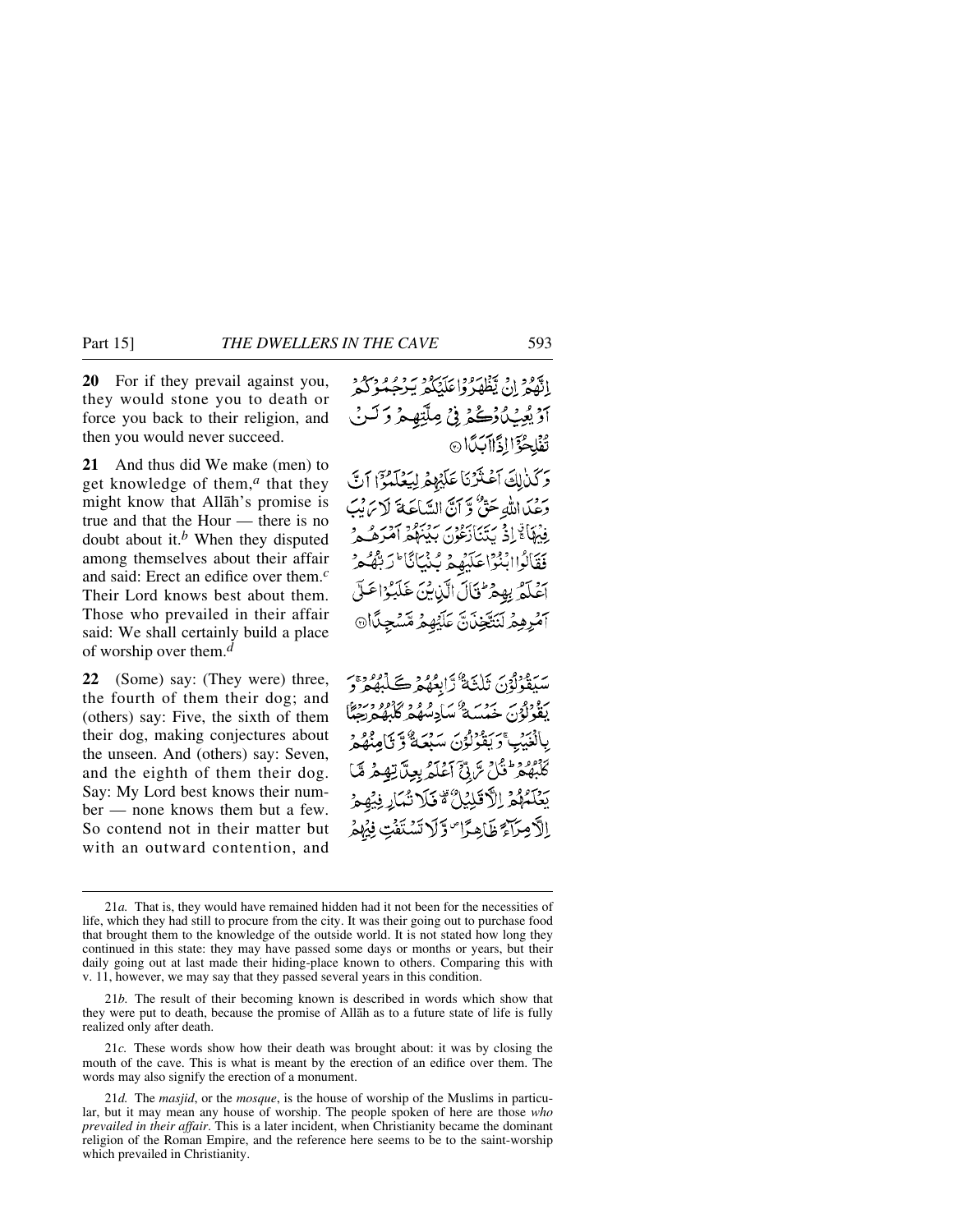question not any of them concerning them.*<sup>a</sup>*

#### SECTION 4: **The Qur'ån as a Guidance**

**23** And say not of anything: I will do that tomorrow,*<sup>a</sup>*

**24** Unless Allåh please. And remember thy Lord when thou forgettest and say: Maybe my Lord will guide me to a nearer course to the right than this.*<sup>a</sup>*

**25** And they remained in their cave three hundred years, and they add nine.*<sup>a</sup>*

22*a.* This verse and v. 25, coming as they do after the story is finished, show that these are only conjectures of the people with regard to them. Their number and the number of years during which they remained in the cave are both matters which are said to be only known to Allåh. I'Ab is, however, of opinion that the words condemning the first two as conjectures show that the last-mentioned number, i.e., seven, is correct.

Who are the people referred to in the concluding words, *any of them*? According to IJ, the people of the Book, or the Christians, are referred to here, though they are not expressly mentioned in what has gone before. It is clear from this that it is really the history of Christianity that is dealt with in the story of the Companions of the Cave. V. 25, which again speaks of the same people who are spoken of here, makes it clear that it is the history of Christianity that is really aimed at.

23*a.* Though the words are general, there seems to be a special prophetic reference to the Prophet's Flight and his taking refuge in a cave. He had entirely to trust in Allåh, Who was to bring it about as He thought best for him.

24*a.* The meaning is that the difficulties which had to be experienced by the dwellers in the cave would be removed from the Prophet's way. He had to pass only three days in the cave, and though a powerful enemy exerted itself to its utmost, his hiding-place at only a distance of three miles from the city, whither food was conveyed to him, could not be discovered. Or, in *the nearer course* there is a reference to the unprecedented triumph of Islåm, which spread over the whole of Arabia within twentythree years, and spread from Spain in the west to China in the east within a century, whereas Christianity remained in a state of subjection in its birth-place for three hundred years, as stated in the verse that follows.

25*a.* Commentators consider this verse as being conjoined to v. 22 with the words *they say* as being understood. But as shown in 22*a*, the history of Christianity, which runs like an undercurrent in the story of the Companions of the Cave, finds a clear expression now. There is no tradition that the Companions of the Cave remained in the Cave for three hundred years, but Christianity itself remained in a Cave for full three hundred years. It is a fact that Christianity rose to power with the conversion of Constantine, and at the same time it lost its purity with the formulation of the doctrine of

مُنْهُمُ آجَدًّاهُ

مِنْ هٰذَارَ مِنْنَدَ ا@

وَأَذْدَادُوْاتِسُعًا۞

وَلَا تَقُوْلَنَّ لِشَائِءٍ لِنَّ فَأَعِلُّ ذَٰلِكَ غَدًّاهُ

إِلَّآ أَنَّ يَتَنَاءَ اللَّهُ وَ اذْكُرُ رَّبَّكَ إِذَا نَسِيْتَ دَ قُلْ عَسَى أَنْ يَّهْدِينِ رَبِّيٍّ لِأَقْسُرَبِّ

وَلَيِثْوُافِيُ كَهُفِهِمْ ثَلْتَ مِائَةٍ سِنِ لِنَ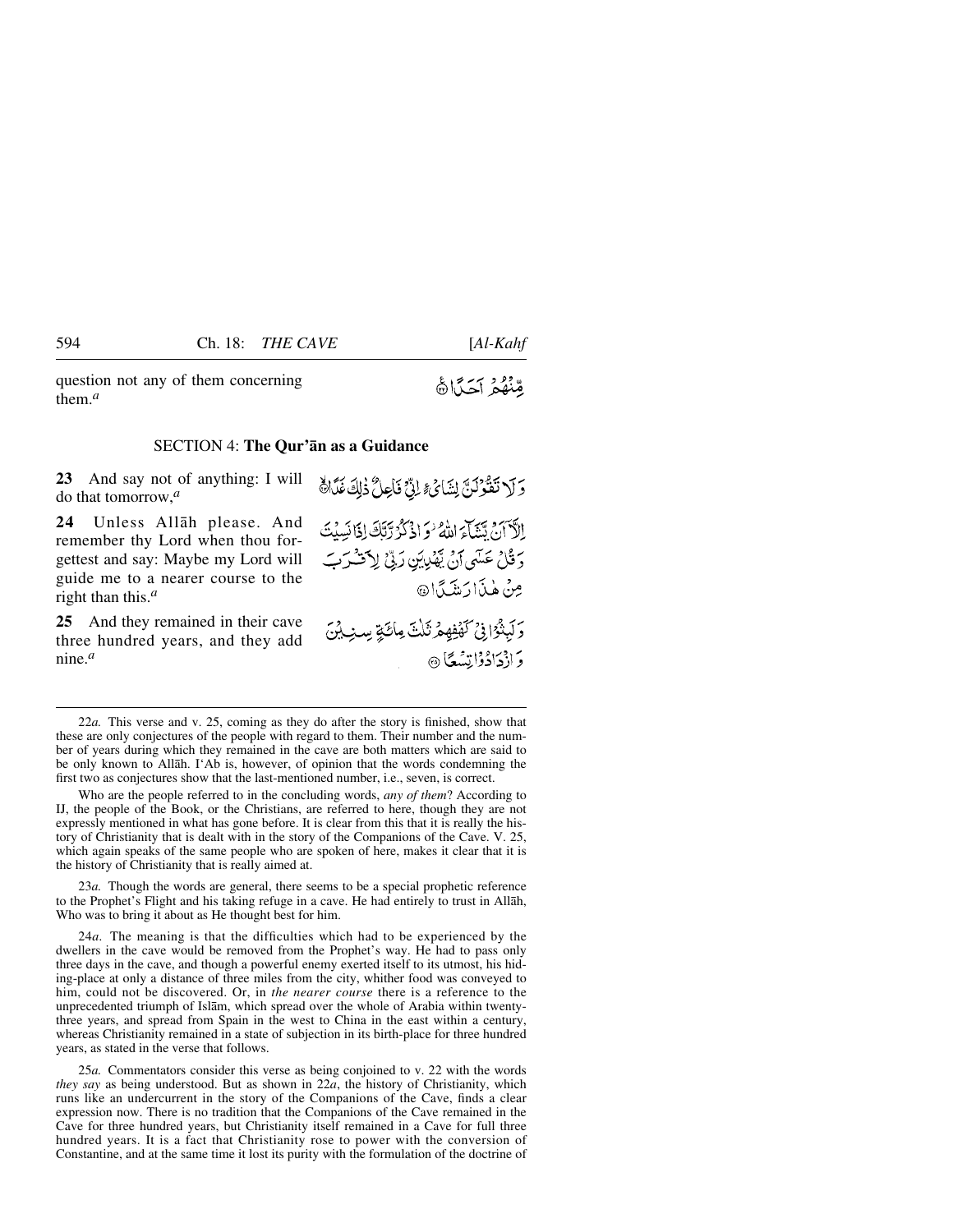**26** Say: Allåh knows best how long they remained. His is the unseen of the heavens and the earth. How clear His sight and His hearing! There is no guardian for them beside Him, and He associates none in His judgment.*<sup>a</sup>*

**27** And recite that which has been revealed to thee of the Book of thy Lord. There is none who can alter His words.*<sup>a</sup>* And thou wilt find no refuge beside Him.

**28** And keep thyself with those who call on their Lord morning and evening desiring His goodwill, and let not thine eyes pass from them, desiring the beauties of this world's life. And follow not him whose heart We have made unmindful of Our remembrance, and he follows his low desires and his case exceeds due bounds.

**29** And say: The Truth is from your Lord; so let him who please believe, and let him who please disbelieve. Surely We have prepared for the

قُلِ اللَّهُ أَعْلَمُ بِمَالَيْتُوْا ۚ لَهُ عَدۡكَ السَّنْزِتِ وَ الْأَكْرَضِ الصَّوْيِهِ وَ اَسْبِعْ مَالَهُمْ مِّنَّ دُوْنِهٖ مِنْ وَّلِيِّ ٰ وَّلَابُنْزِكُ نِيٌ حُڪِمةِ آحَدًا۞ وَاتُلُ مَآ أُوْرِىَ لِلَّيۡكَ مِنْ لِتَابِ رَبِّكَ \* لَا مُبَيِّلَ لِكَلِمْتِهِ ۚ وَلَنْ تَجِدَمِنْ دُوْنِهِ مُلْتَحَدًّا وَ اصْلِرْ نَفْسَكَ مَعَ الَّذِيْنَ يَدْعُوْنَ رَبَّهُمُ بِالْغَارَةِ وَالْعَيْنِيِّ يُرِيْ لُونَ یزور کا تعالیم داد کرده دی ده<br>وجههٔ وَلا تعبا عَبْنِگَ عَنْهُمْ تَرْبُّلُ زِيْنَةَ الْكَيْوَةِ الدُّنْيَا ۚ وَلَا تُطِعَ مَـٰ فِى أَغْفَلْنَا قَلْبَهُ عَنْ ذِكْرِنَا وَاتَّبَعَ هَوٰلُهُ دَ كَانَ آمْدُهُ فَيُرْطًا۞ ر قُلِي الْحَقُّ مِنْ مَّ تِبْكُمْ تَصَنْ مَدْنَ مِنْهَا َ فَلْمُؤْمِنْ وَّمَنْ نَبَآءَ فَلْمَكَّفَرُ لِا أَيَّ حِيْنِهِ بِٱللْطَّلِيِينِ بِٱلرَّا ۚ إِجَاطَ بِهِيمُ

But what does this, the addition of nine years, mean? To reduce solar years to lunar years, three years have to be added to every hundred years, and to the three centuries another nine years are thus added. It is due to this computation that nine years are spoken of as being *added*.

26*a. Ab©ir bi-hß wa asmi'* means *må ab©ara wa asma'a*, or *what a sight He has and what a hearing!* The reference here is to the prophecies of the ultimate triumph of the Prophet and Islåm.

27*a.* By *kalimåt* ("words") are meant here *prophecies*, because it is the prophecy of the Prophet's Flight and his final triumph over his enemies that is referred to here. These prophecies, it is claimed, cannot be altered by men, and they must come to pass, however great the opposing forces.

the Trinity, which was promulgated in 325 A.D. It is, moreover, now almost agreed that Jesus Christ was born five or six years before the reputed date of his birth. Bishop Barnes says in *The Rise of Christianity* that he may have been born in 6–5 B.C. So if he began his ministry at the age of thirty, the Christian religion may be said to have been born at about 25 A.D., and thus exactly after three hundred years it lost its purity by the promulgation of the Trinitarian doctrine, emerging at the same time as a State religion. Thus it remained in the Cave for three hundred years.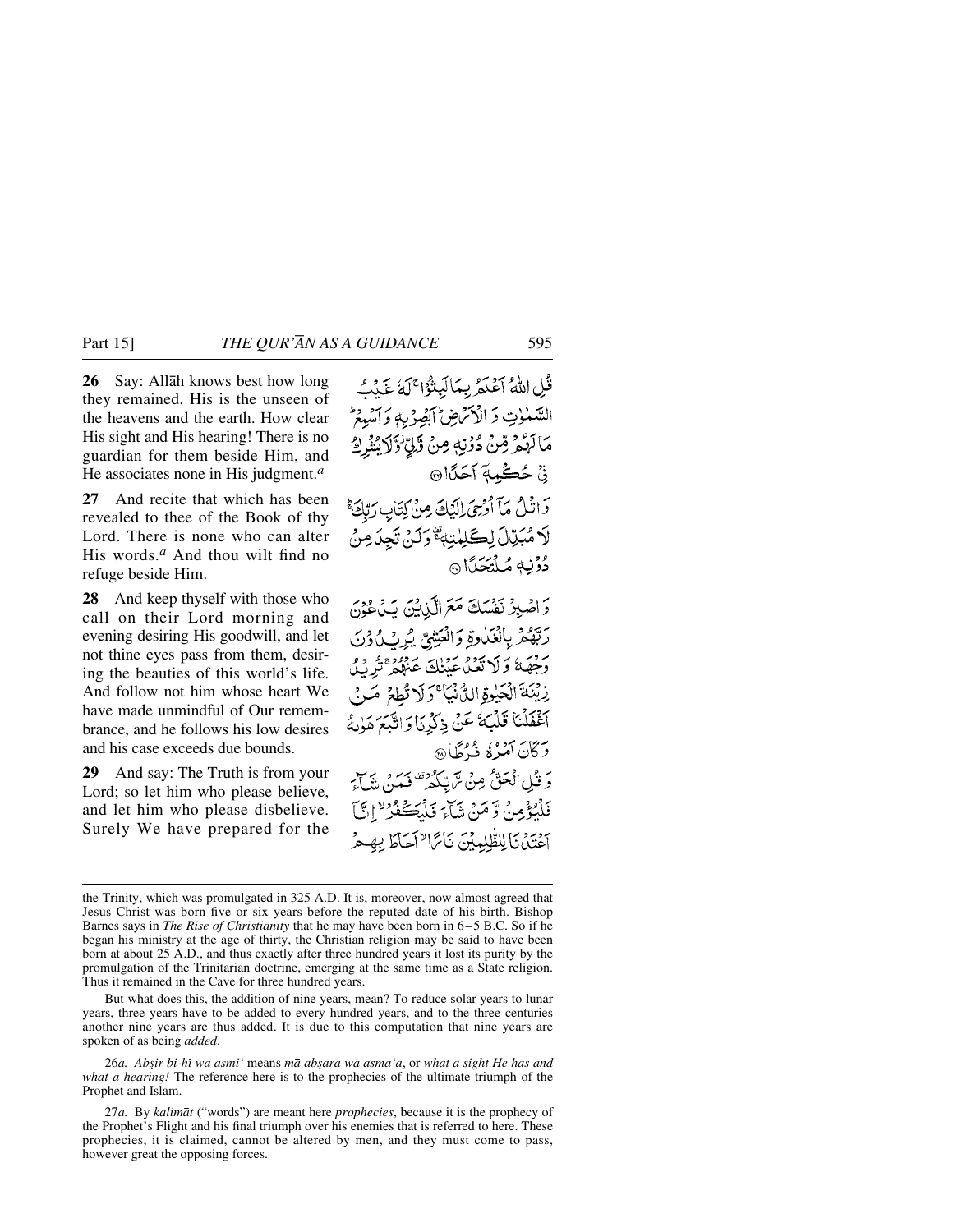iniquitous a Fire, an enclosure of which will encompass them. And if they cry for water, they are given water like molten brass, scalding their faces.*<sup>a</sup>* Evil the drink! And ill the resting-place!

**30** As for those who believe and do good, We waste not the reward of him who does a good work.

**31** These it is for whom are Gardens of perpetuity wherein flow rivers; they are adorned therein with bracelets of gold, and they wear green robes of fine silk and thick brocade, reclining therein on raised couches.*<sup>a</sup>* Excellent the recompense! And goodly the resting-place!

إِنَّ الَّذِينَ اٰمَنُوۡا وَعَبِلُوۡاالصَّٰلِحٰتِ إِنَّا لَا نُضِيْعُ آَجْرَمَنْ آَحْسَنَ عَمَلًا هَي

أُولِيكَ لَهُمْ جَنّْتُ عَدُنٍ تَجْرِيُ مِنْ تَخْتِهِمُ الْأَكْفَٰرُ بِكُلُّوْنَ فِيهَا مِنْ آسَادِرَ مِنْ ذَهَبِ وَّ يَكْبُسُوْنَ ثِبَابًا خُضْرًا رقنْ سُنْدُسٍ وَ اِسْتَبْرَقِ مُتَّكِئِنَ فِيْهَا عَلَى الْأَمَرَ إِبِلِيَّ نِعْيَمَ الشَّوَابُ طَ رَحَسْنَتْ مُرْتَفَقَّاَةَ

# SECTION 5: **A Parable**

**32** And set forth to them the parable of two men — for one of them We made two gardens of grapevines, and We surrounded them with date-palms, and between them We made corn-fields.*<sup>a</sup>*

وَ اضْرِبْ لَهُمْ مِّنَلًّا سَّجُلَيْنِ جَعَلْنَا الآحَدِهِمَا جَنَّتَيْنِ مِنْ آَعْنَابِ وَّحَفَفْنُهَا بِنَخْلِ وَّجَعَلْنَا بَيْنَهُمَا زَيْرَ عَالَجْ

32*a.* The parable — it is clearly called a parable and is not at all a story — set forth here is undoubtedly a parable to illustrate the condition of the Christian and the Muslim nations. The former received an abundance of the wealth of this life, as is indicated by the gardens of the parable, while the latter, though poorer in worldly possessions, were richer in the heavenly blessings of Allåh. The former reject the message of Truth, of

<sup>29</sup>*a.* They refused the water of spiritual life in this life, and so they will have no water to quench their thirst in the life after death.

<sup>31</sup>*a.* It is after these things that men hanker in this life, but the ornaments and robes of this life are transitory. The righteous, who in this life desire and struggle for only spiritual ornaments and moral beauty, find these visible in the after-life. It should, however, be borne in mind that these prophecies were in one sense brought to fulfilment in this very life. The Arabs, whose only wealth consisted of their camels and horses, and whose clothes were made of skins or cloth of rough textures, found the treasures of Rome and Persia laid at their feet, and the bracelets of gold and the silk brocade interwoven with gold, which they had never seen before, were now brought to them in abundance, while the gardens of Mesopotamia and Persia were given to them for a permanent heritage.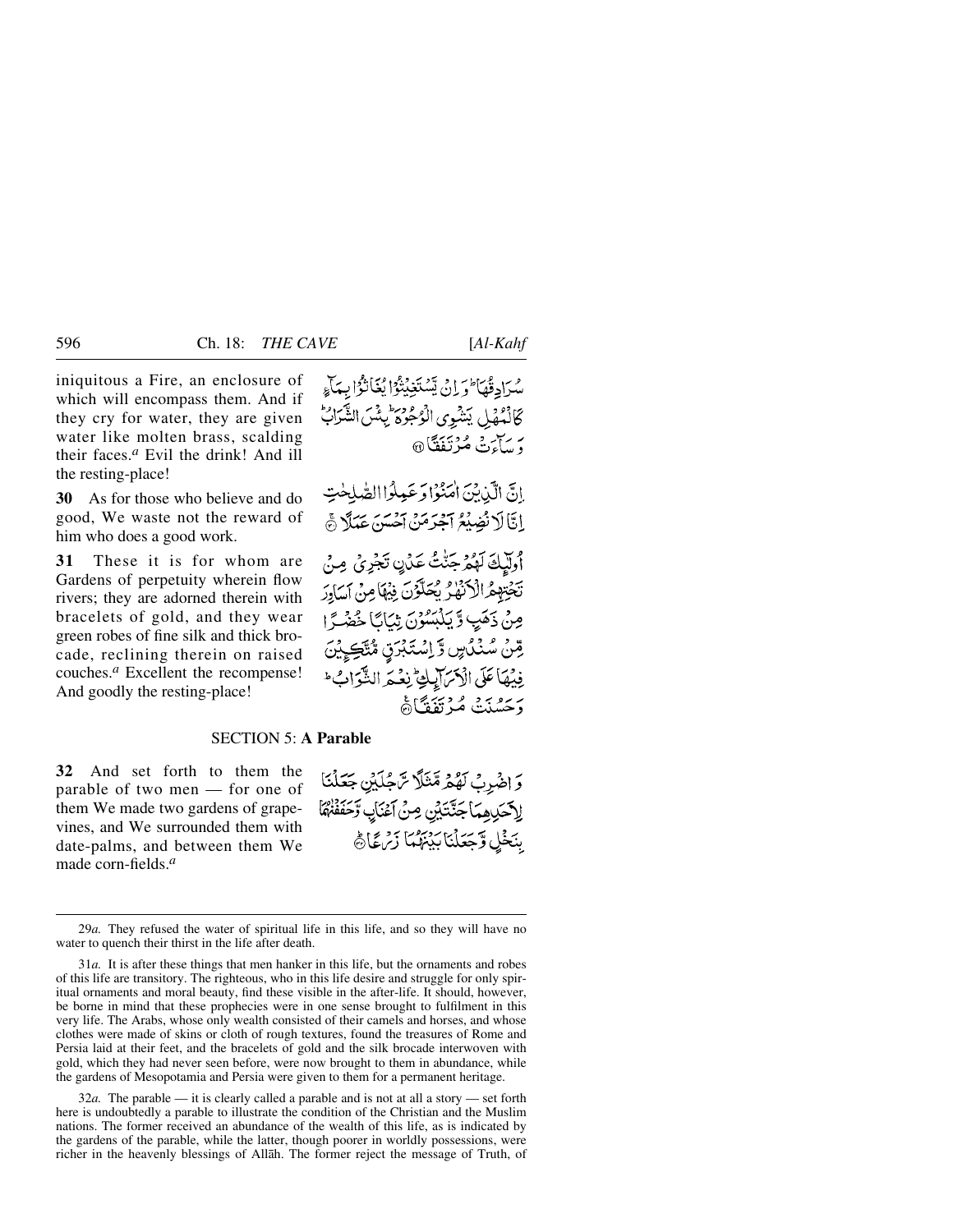**33** Both these gardens yielded their fruits, and failed not in aught thereof, and We caused a river to gush forth in their midst,

**34** And he had fruit. So he said to his companion, while he argued with him: I have greater wealth than thou, and am mightier in followers.

**35** And he went into his garden, while he was unjust to himself. He said: I think not that this will ever perish,

**36** And I think not the Hour will come; and even if I am returned to my Lord, I will certainly find a returning-place better than this.*<sup>a</sup>*

**37** His companion said to him, while arguing with him: Disbelievest thou in Him Who created thee of dust, then of a small life-germ, then He made thee a perfect man?

**38** But as for me, He, Allåh, is my Lord, and I associate none with my Lord.

**39** And wherefore didst thou not say, when thou enteredst thy garden: It is as Allåh has pleased — there is no power save in Allåh? If thou consider me as less than thee in wealth and children —

**40** Then maybe my Lord will give me better than thy garden, and will send on (thine) a reckoning from heaven so that it is dust without plant: كِلْتَا الْجَنّْتَيْنِ اٰتَتْ اُكْلَهَا وَلَمْ تَظْلِمُ مِّنْهُ شَنْكَا ٌ وَ فَجَّرْنَا خِلْلَهُمَا نَهَزَاهُمْ

وَّكَانَ لَهُ تَمَرُّ ۚ فَقَالَ لِصَاحِبِهٖ وَهُوَ يْحَادِرُ فَإِنَّا ٱكْتُرُّ مِنْكَ مَالَا وَٱعَزَّ نَفَدَّا ۞

رَدَخَلَ جَنَّتَهُ رَهُوَ ظَالِمٌ لِّنَفُسِهِ ۚ قَالَ مَآ أَظُنُّ أَنْ تَبِيبُ هٰذِآ ٱبَدَّاهُ

وَّ مَآ أَظُنَّ السَّاعَةَ فَأَلِيمَةَ "وَّلَيْنَ رُّدِدُتُّ إِلَىٰ تَرَبِّنَ لَاَجِدَنَّ خَيْرًامِّنَهَا مُنْقَلَّكَانَ

قَالَ لَهُ صَاحِبُهُ وَ هُوَ يُحَادِرُهِ أَكَفَرُتَ بِالَّزِيْ خَلَقَكَ مِنْ تُرَابٍ تُكَرَّمِنْ ثَلُفَةٍ ثُمَّ سَوْلِكَ رَجُلًا هُمْ

لَكِنَّأُ هُوَ اللَّهُ رَبِّيٌ وَلَاَ الشَّرِكَ بِرَبِّيٍّ اَحَدًّانَ

وَلَوْلَآ إِذۡ دَخَلَتَ حَنَّتَكَ قُلۡتَ مَاٰ شَآءَ اللَّهُ "لَاقُوَّةَ اِلَّ بِاللَّهِ ۚ إِنْ تَرَنِ أَنَا أَقَلَّ مِنْكَ مَالًا وَّكَلَّا ٢

فَعَسْى رَبِّيٌّ آنَ يُؤْتِيَنِ خَيْرًا قِنْ جَيَّتَكَ وَيُرْسِلَ عَلَيْهَا حُسْبَانًا مِّنَ السَّمَاءِ فَتُصْبِحَ صَعِيْدًا نَرَلَقَانَ

which the latter are the bearers, and their vaunt is the same as that of the wealthy man in the parable: *I have greater wealth than thou, and am mightier in followers* (v. 34).

<sup>36</sup>*a.* By the "Hour" is meant the hour of doom which must overtake every people who reject the Truth.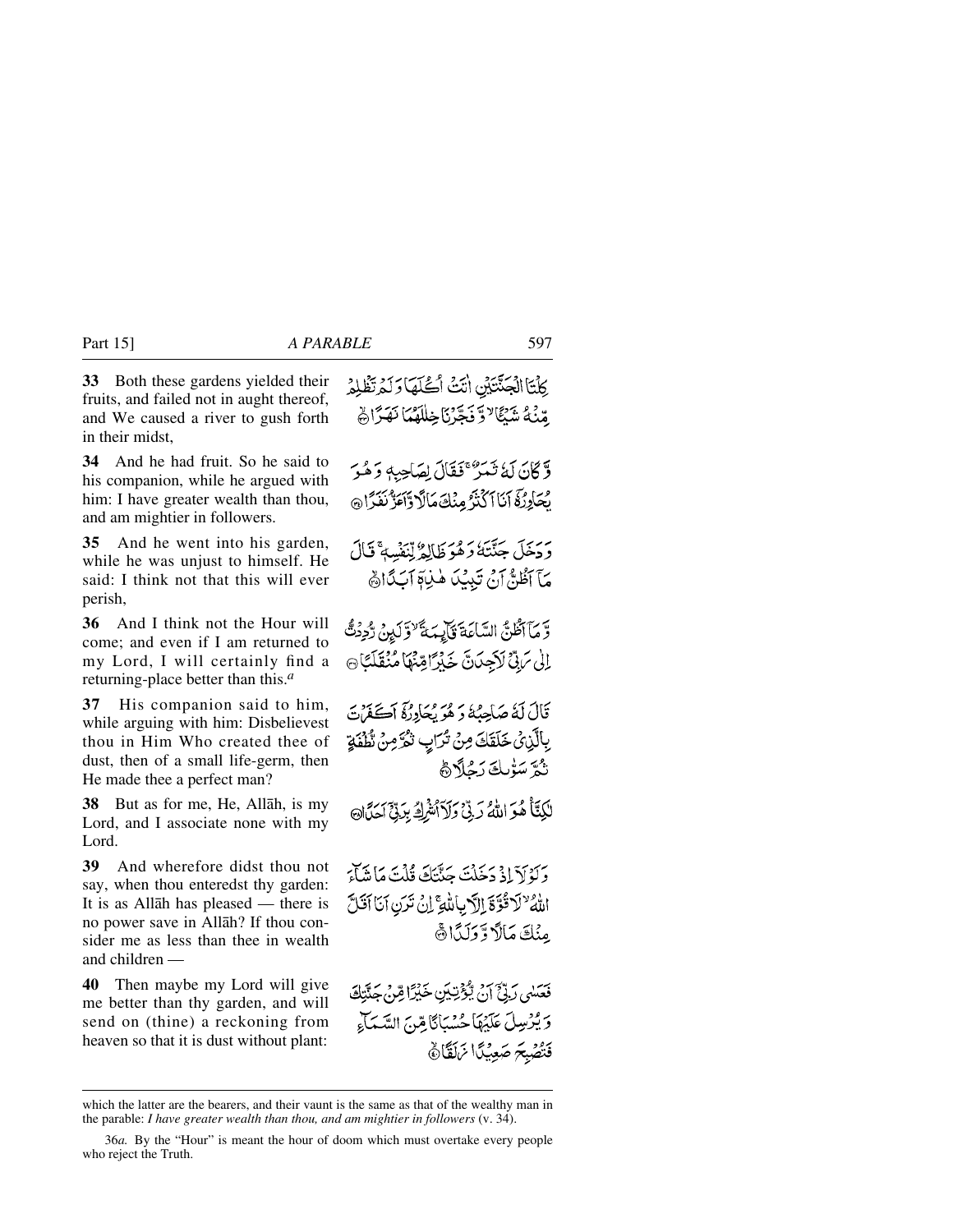**41** Or its water will sink down into the ground, so that thou art unable to find it.

**42** And his fruit was destroyed; so he began to wring his hands for what he had spent on it, while it lay waste, its roofs fallen down,*<sup>a</sup>* and he said: Ah me! would that I had ascribed no partners to my Lord!

**43** And he had no host to help him against Allåh, nor could he defend himself.

**44** Thus protection is only Allåh's, the True One. He is Best to reward and Best in requiting.

أَدْ يُصِبِحَ مَأْذُهَا غَوْتَرَافَكُنْ تَسْتَطِيْعَ لَمُ طَلَّكَا@ دَ أَحِيطَ بِنَعَرِمٍ فَأَصْبَحَ يُقَلِّبُ كَفَّنْهِ عَلَىٰ مَآ ٱنْفَقَ فِيۡهَآ رَهِيَ خَاوِيَةٌ عَـٰلِ عُرُوْشِهَاوَيَقُوْلُ يٰلِيَتِيْنِ لَمُ أَشْرِكَ بيدَ فِيَّ آَهَدَّاْ @ رسم بيدود من الله فِيتَ عَمَّا يَتَصُرُونَهُ مِنْ دُوْنِ اللهِ وَمَاكَانَ مُنْتَصِرًاهُ هُنَالِكَ الْوَلَابَةُ لِلَّهِ الْحَقِّ هُوَ خَيْرٌ تَوَايَاً وَتَحَدِّرُ عَقْبَاًهُم

### SECTION 6: **The Guilty are brought to Judgment**

**45** And set forth to them the parable of the life of this world as water which We send down from the cloud, so the herbage of the earth becomes luxuriant thereby, then it becomes dry, broken into pieces which the winds scatter. And Allåh is the Holder of power over all things.

**46** Wealth and children are an adornment of the life of this world; but the ever-abiding, the good works, are better with thy Lord in reward and better in hope.

**47** And the day when We cause the mountains to pass away, and thou seest the earth a levelled plain and We gather them together and leave none of them behind.*<sup>a</sup>*

وَاضْرِبْ لَهُمْ مَّنْنَلَ الْحَبْوةِ الدُّنْنَاكَيَاءِ انزلْنُهُ مِنَ السَّمَاءِ فَاخْتَلَطَ بِهِ نَبَاتُ الْأَكْرَضِ فَأَصْبَحَ هَشِيْمًا تَذَرُّدُهُ الرَّلْجُ دَ كَانَ اللَّهُ عَلَىٰ كُلِّ شَيْءٍ مُّقْتَبِدِ ذَاهِ،

أَنْمَالُ دَانْبُنُوْنَ زِيْنَهُ ۚ الْحَيْوَةِ اللَّهُ نَبَاَّ وَالْبُقِيْتُ الصَّلِحْتُ خَيْرٌ عِنَلَ مَ تِكَ تَوَايَا وَّجَدُنَ أَمَدَّ\هِ، ر برديد مسيّدُ الْجِبَالَ دَ تَدَى الْأَمْرُ صَ بَابِرْدَةٌ ﴿ وَحَشَرْنَهُمْ ۖ فَسَلَّمْ نُعَيَادِينَ مِنْهُمْ آجَدًاا

<sup>42</sup>*a.* Here we have an exact description of the havoc that is being wrought in the world before our eyes.

<sup>47</sup>*a,* see next page.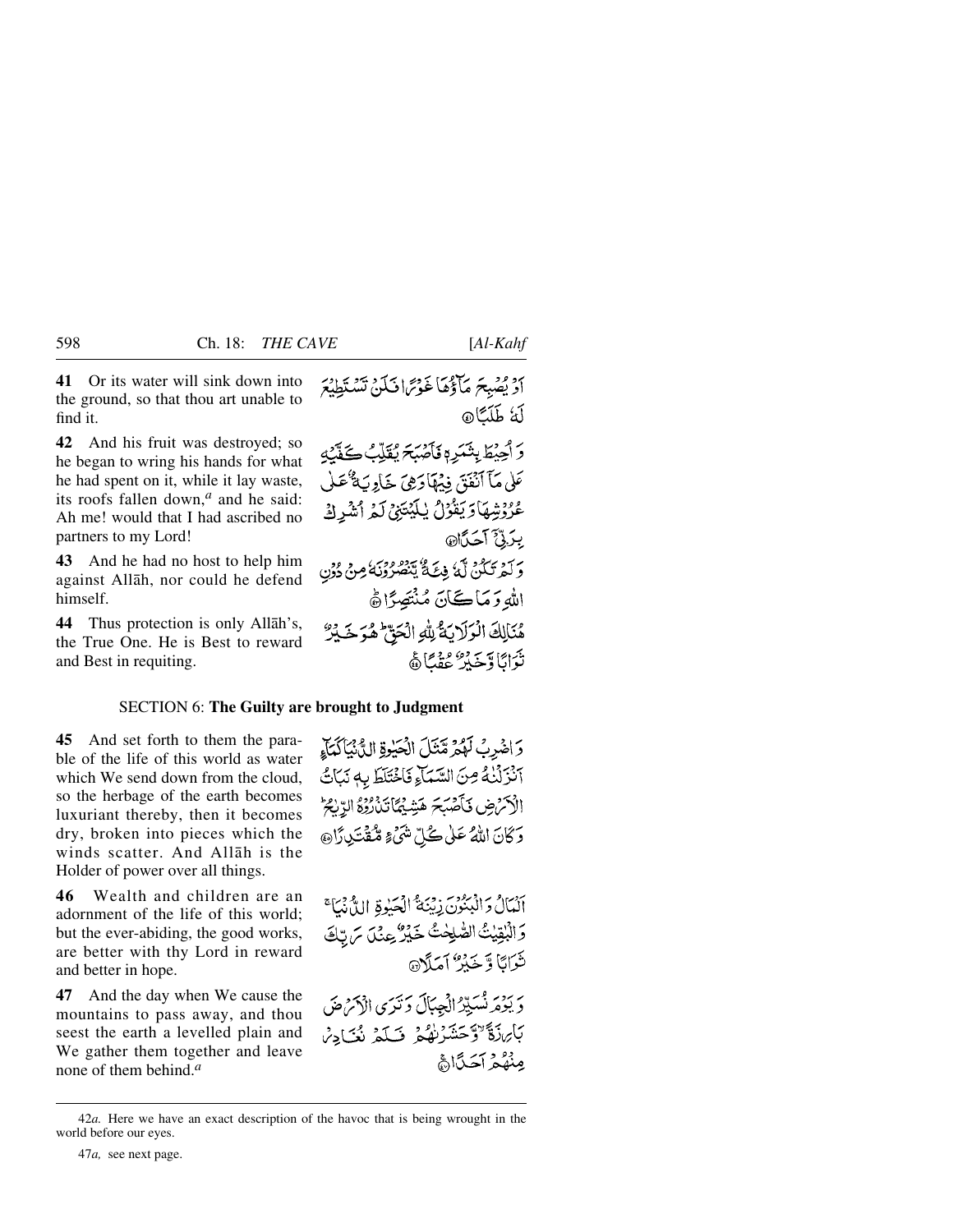**48** And they are brought before thy Lord in ranks. Now certainly you have come to Us as We created you at first. Nay, you thought that We had not made an appointment for you.

**49** And the book is placed, and thou seest the guilty fearing for what is in it, and they say: O woe to us! what a book is this! It leaves out neither a small thing nor a great one, but numbers them (all), and they find what they did confronting them. And thy Lord wrongs not anyone.*<sup>a</sup>*

وَعُرِضُوْا عَلَىٰ رَبِّكَ صَفًّا ۖ لَقَدْ جِئْتُمْ ۚ يَاْ كَمَا خَلَقْنَكُمْ أَوَّلَ مَرَّقِ ٰ بَلْ يَرْ عَدْ يُوْمِ آلَنْ تَجْعَلَ لَڪُمْ مُّؤْعِدًا۞

وَ دُضِعَ الْڪِتْبُ فَتَرَى الْمُجْرِمِيْنَ مُشْفِقِبْنَ مِيّا فِيِّهِ وَيَقْوَلُوْنَ يُوَيِّلْتَنَا مَالِ هٰذَا الْكِتْبِ لَا يُعَادِّهُ صَغِيْرَةً وَّلَا كَبِيْرَةَ اِلَّ آَخْضُهَا ۚ وَوَجَلَ وَا مَاعَيْلُوْا حَاضِرًا وَلَا يَظْلِمُ مَ بَّكَ آَحَدًا أَنَّ

# SECTION 7: **Their Helplessness**

**50** And when We said to the angels: Make submission to Adam, they submitted except Iblis. He was of the jinn, so he transgressed the commandment of his Lord.*<sup>a</sup>* Will you then take him and his offspring for friends rather than Me, and they are your enemies? Evil is the exchange for the unjust.

**51** I made them not to witness the creation of the heavens and the earth, nor their own creation. Nor could I take those who mislead for aiders.

**52** And one day He will say: Call on those whom you considered to be وَإِذْ قُلْنَا لِلْمَلَيْكَةِ اسْجُلُ وَالِأَدْمَرَ سَجَلَةً إِلَّآ إِبْلِيْسَ ۚ كَانَ مِنَ الْجِنِّ فَفَسَقَ عَنْ آمُرِ رَبِّهٖ ۚ أَنۡتَتَّخِنُّونَ ۚ وَذُرِّيَّتَهُ ۚ أَوۡلِيِّكَ مِنْ دُونِي دَ هُمْ لَڪُهُ عَبْيٌ وَ الْمِيثَينَ للطُّلمِينَ بَكَلَّا مَآ أَتَنْهَىٰٓنُ تُهُمُّ خَلْقَ السَّنْوٰتِ وَالْأَذْرَضِ وَلَاخَلَقَ ٱنْفُسِهِمْ وَمَا كُنْتُ مُتَّخِذَ الْمُضِلِّينَ عَضْكًا @ - يوم يقۇل نادۇا شركاءى الكرينى

50*a.* Iblßs is one of the jinn or the evil spirits, so it is an error to take him for an angel or a good spirit. The spirit of evil is always rebellious, and it is against this that man is warned, so that he should resist every evil tendency.

<sup>47</sup>*a.* Making the earth a levelled plain indicates the removal of all those mighty obstacles which stood in the way of the advancement of Truth, and these are the mountains which are made to pass away; see 20:105*a*.

<sup>49</sup>*a.* This comprehensive book is the same as is spoken of in 17:13, 14: "And We have made every man's actions to cling to his neck, and We shall bring forth to him on the day of Resurrection a book which he will find wide open. Read thy book. Thine own soul is sufficient as a reckoner against thee this day". There is not the slightest action, good or bad, which does not leave its effect behind.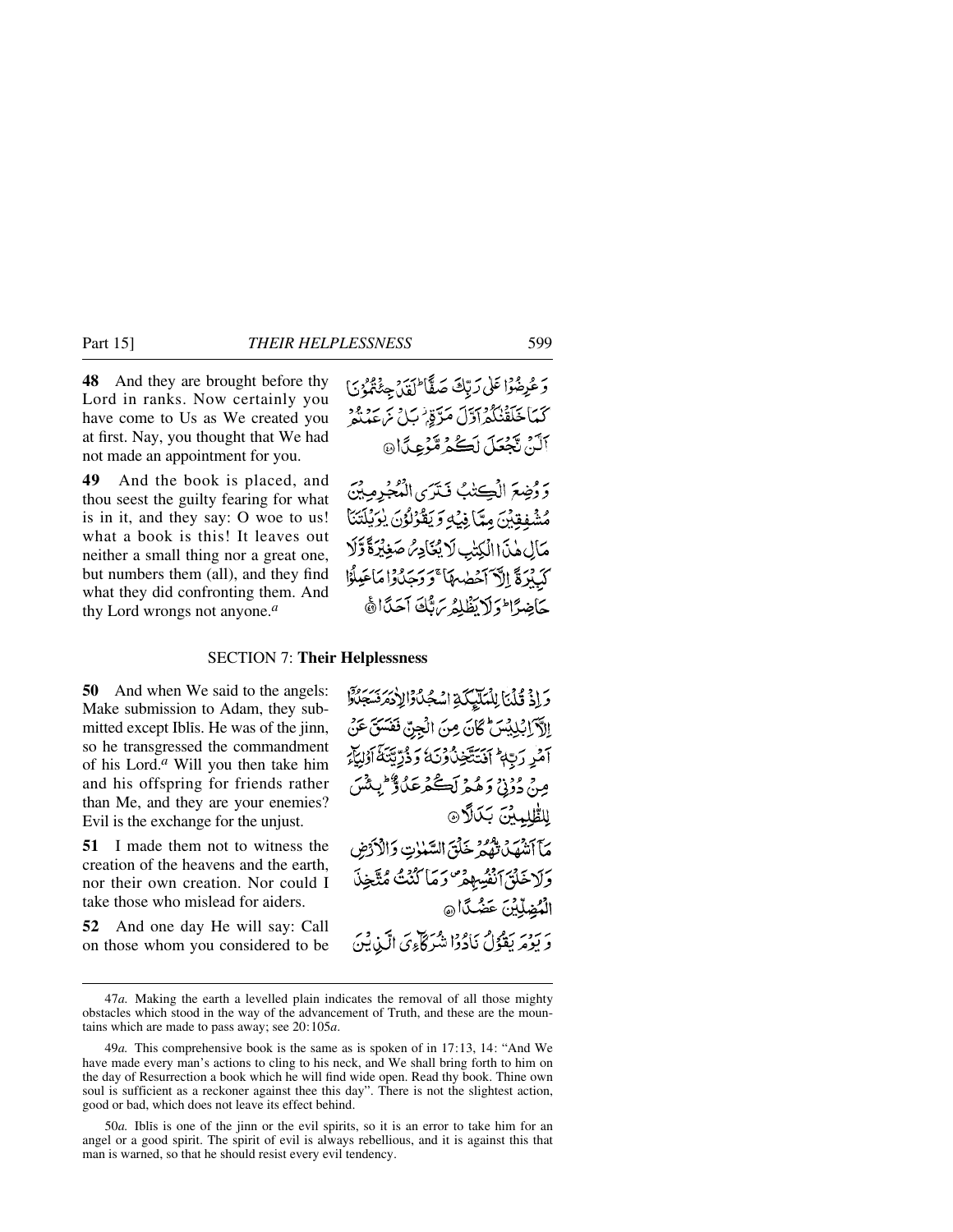My partners. So they will call on them, but they will not answer them, and We shall cause a separation between them.*<sup>a</sup>*

**53** And the guilty will see the Fire, and know that they are about to fall into it, and they will find no escape from it.

بحسن فهجية مؤنّ النّاسَ فَظَنَّوۡ النَّهُ هُمَّ مُّوَاقِعُوُهَا دَلَّهُ يَجِيدُوْاعَنِهَا مَصْرِقَاَّةً

### SECTION 8: **Warning is disregarded**

**54** And certainly We have made distinct in this Qur'ån for mankind every kind of description; and man is in most things contentious.

**55** And nothing prevents men from believing when the guidance comes to them, and from asking forgiveness of their Lord, but that (they wait) for the way of the ancients to overtake them, or that the chastisement should confront them.

**56** And We send not messengers but as givers of good news and warning, and those who disbelieve contend with falsehood to weaken thereby the Truth, and they take My messages and the warning for a mockery.

**57** And who is more unjust than he who is reminded of the messages of his Lord, then he turns away from them and forgets what his hands have sent before? Surely We have placed veils over their hearts, lest they understand it, and a deafness in their ears.*<sup>a</sup>* And if thou call them to the

وَلَقَدْ صَوَّفْنَافِيْ هٰذَا الْقُرْآنِ لِلَّكَاسِ مِنْ كُلِّ مَثَيْلٍ ۖ وَ كَانَ الْإِنْسَانُ آكَنْتَرَ شَيْءٍ جَدَلَا۞ دَ مَا مَنَعَ النَّاسَ أَنْ يُؤْمِنُواْ إِذْ يَجَاءَكُمْ الْهُبُايِ وَبَيْنَتَغَفّْرُوا دَبَّهُ فِي الْمَيْ أَنْ تَأْتِيَهُمْ سُنَّةٌ ٱلْآوَلِينَ أَوْ يَأْتِيَهُمْ العَذابُ قُبُلًا @

وَ مَا نُرْسِلُ الْمُؤْسَلِينَ الْأَهْبَشْرِيْنَ رَ مِنْزِرِيْنَ وَيُجَادِلُ الَّذِيْنَ كَفَرُوْا بِالْمَاطِلِ لِدُرْحِضُوْابِهِ الْحَقَّ وَ اتَّخَذُوْا اليتِيْ دَ مَآ اُنۡنِي مُوۡا هُ دُدَا۞

دَمَنْ آظْلَمْ مِتَنْ ذُكِّرَ بِإِيْتِ يَرَبِّهِ فَأَعْدَضَ عَنْهَا وَ نَبِيٍّ مَا قَيَّامَتْ يَلْاهِ إِنَّا جَعَلْنَا عَلَى قُلُوُبِهِمْ آكِنَّةً آنُ يَّفْقَهُوُهُ وَفِي أَذَانِهِمْ دَقْرًا أَدَانِ تَدْعُهُمْ

<sup>52</sup>*a. Bain* has three significances, viz., *disunion, union*, and *between* (LL), and *maubiq* means *perdition* or *separation*, or *fatal enmity* (T).

<sup>57</sup>*a.* It is when man becomes so iniquitous as to turn away from the truth and so callous as not to care for the evil that he does that a veil is placed over his heart.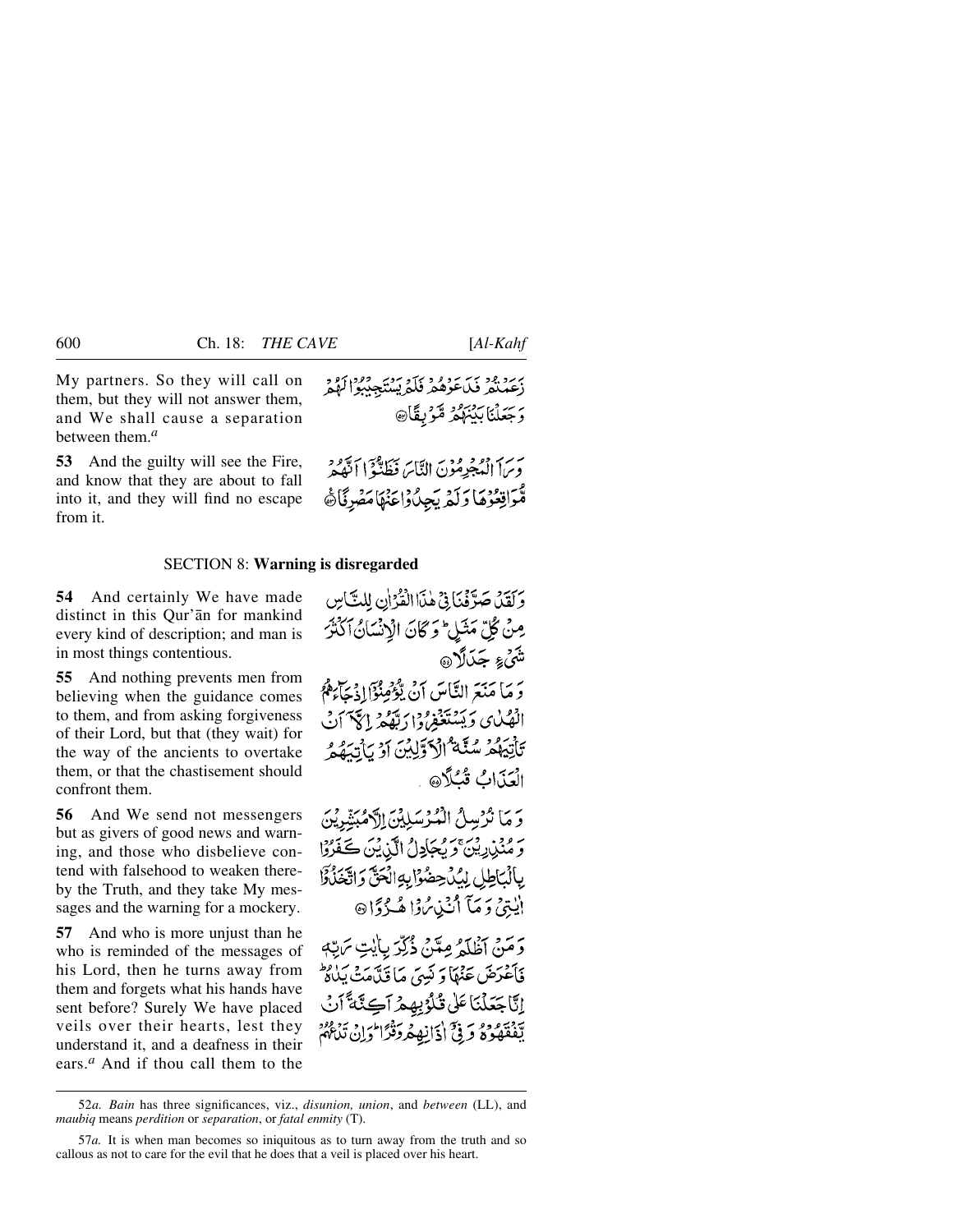guidance, they will even then never follow the right course.

**58** And thy Lord is Forgiving, Full of mercy. Were He to punish them for what they earn, He would certainly hasten the chastisement for them. But for them there is an appointed time from which they will find no refuge.*<sup>a</sup>*

**59** And these towns — We destroyed them when they did wrong. And We have appointed a time for their destruction.*<sup>a</sup>*

إِلَى الْفَيْدِي فَكَنَّ تِيْفَتَدُ ذَاإِذَا أَيَكَ أَنَّ

دَيْرَ قَالَ الْغَفَوْرُ ذُو الرَّحْسَةِ ۖ لَـدُّ يْۋَاخِذْهُ هُمْ بِبِمَاكْسَبُوْالْعَجَّلَ لَهُ هُرُ الْعَذَابَ عَبَلْ لَّهُمْ مَّرْعِدُ لَّنْ يَّجِدُوْا مِنْ دُوْنِهٖ مَوْبِلَا®

وَ تِلْكَ الْقُرْآيِ إِهْلَكَنْزُهُمْ لَيَّبَا ظَلَمْهُوْا وَجَعَلْنَالِمَهْلِكِهِمْ مَّرْعِكَانَ

# SECTION 9: **Moses travels in Search of Knowledge**

**60** And when Moses said to his servant:*<sup>a</sup>* I will not cease until I reach the junction of the two rivers, $<sup>b</sup>$  other-</sup> wise I will go on for years.*<sup>c</sup>*

**61** So when they reached the junction of the two (rivers), they forgot

دَ إِذْ قَالَ مُؤْلِبِي لِفَتْهِهُ لَا آبْدَ حُرِيحَةٌ ) ابْلُغَ مَجْمَعَ الْبَحْرَ بْنِ أَرْأَمْضِيَّ حُقْبًاْ $\odot$ 

فَلَتَّا بَلَغَا مَجْمَعَ بَيْنِهِمَانَسِيَا حُرْتَهُمَا

58*a.* According to Kf, the appointed time referred to is the battle of Badr. But Truth is one and the same for all ages, and we see signs of the doom of the latter-day opposition to Islåm clearly approaching.

59*a.* The personal pronoun *their* refers to the opponents of Truth, earlier as well as later.

60*a*. Some reports give his name as Joshua, the son of Nūn, the man who afterwards appears so prominently in the history of Israel.

The incidents narrated in the ninth and the tenth sections may be the actual experience of Moses or this journey may simply be an Ascension of Moses, like the Ascension of the Holy Prophet, referred to in the last chapter. What is stated in the next section makes the latter view more probable.

60*b*. The words *Majma' al-Bahrain* have been misunderstood generally. It should be borne in mind that Moses lived in Egypt for forty years, and the junction of the two rivers is no other than the junction of the two great branches of the Nile at Khartoum. That the story of this journey of Moses is not found in the Bible or even in Rabbinical literature is no argument against it. Rabbinical literature relates things about Moses which give us strong reason to believe that such a journey was very probably undertaken by him. South of Egypt was the Kingdom of Ethiopia, whose southern boundary reached Khartoum, or the junction of the two Niles, and various accounts met with both in

60*c,* see next page.